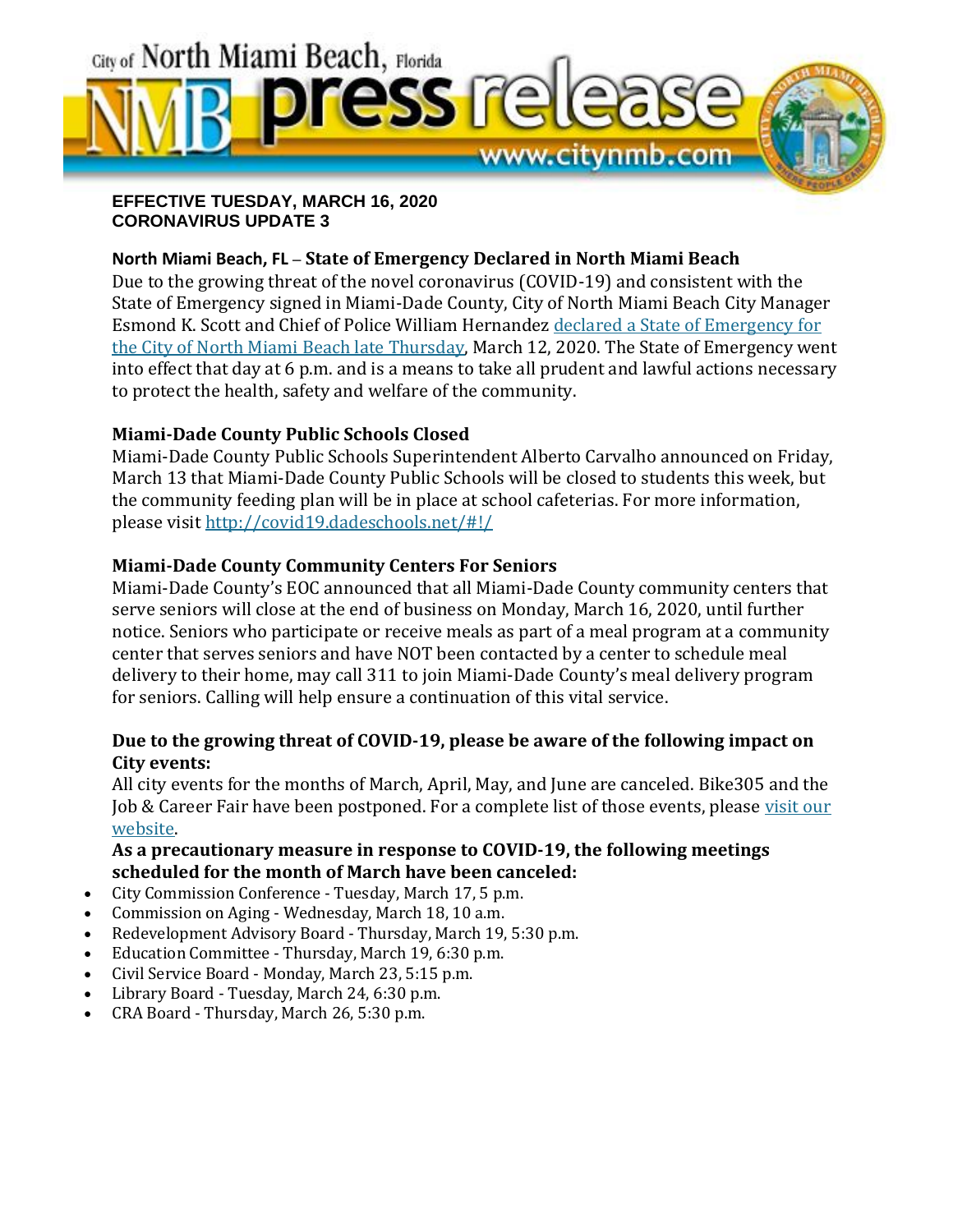

The City Commission Meeting scheduled for Tuesday, March 17 will be held at 6 p.m. in the 2nd Floor Commission Chamber of City Hall. Although this meeting is open to the public, we encourage you to watch via live stream [here.](https://www.citynmb.com/174/NMBTV-Live-Stream)

No other upcoming meetings have been canceled at this time. However, as we continue to receive information concerning the potential spread of the virus, other future meetings may be affected. Stay tuned for updates from the City of North Miami Beach via our [website.](https://www.citynmb.com/coronavirus)

# **Parks and Recreation**

- City of North Miami Beach Senior Programs: Senior Meet & Mingle, Senior Luncheon, Senior Trips, Surf and Turf ExcerSwim, and Ceramics are canceled until further notice.
- City of North Miami Beach Adult and Youth Programs: All Adult and Youth Programs are suspended until further notice.
- City of North Miami Beach Space Rentals: Please call the Parks and Recreation Administrative Office at (305) 948-2957 if you have an event space reservation for the month of March.
- City of North Miami Beach Parks and Recreation Facilities: All community centers, pools, Julius Littman Performing Arts Theater and Senator Gwen Margolis Amphitheater will be closed until further notice. All organized programming and afterschool care will be suspended until further notice. All Spring Break Camps will be suspended during the week of March 23 – 27. All outdoor parks remain open. Please contact the Parks and Recreation Administrative Office at (305) 948- 2957 for more information.
- North Miami Beach Tennis Center: The North Miami Beach Tennis Center remains open until further notice.
- North Miami Beach Little League: The North Miami Beach Little League has suspended all activities until further notice.
- On Tuesday, March 17, all community centers will reopen temporarily for the Florida Primary Election from 7 a.m. to 7 p.m.

# **NMB Library**

- NMB Library will be closed to the public from March 16 through March 29. Library services will continue to operate daily and provide reference services, holds and renewals from 9:30 am to 5:00 pm. via phone at (305) 948-2970 or email at [DiscoveryLibrary@citynmb.com.](mailto:DiscoveryLibrary@citynmb.com)
- Library users who need to check out books may call ahead and pick up at a designated time at the Library's staff door.
- Library digital service will continue to be offered online 24 hours a day, seven days a week. NMB Library staff will be available during the scheduled hours to walk our residents through electronic access of our online service via [www.nmblib.com.](https://nmblib.weebly.com/)
- For updates and tutorials, please continue to follow NMB Library on [Facebook](https://www.facebook.com/NMBLIB/) and [Instagram](https://www.instagram.com/nmblibrary/) @NMBLibrary and on YouTube at NMB Discovery Library.
- NMB Library staff will also be available to provide assistance with the 2020 Census via phone.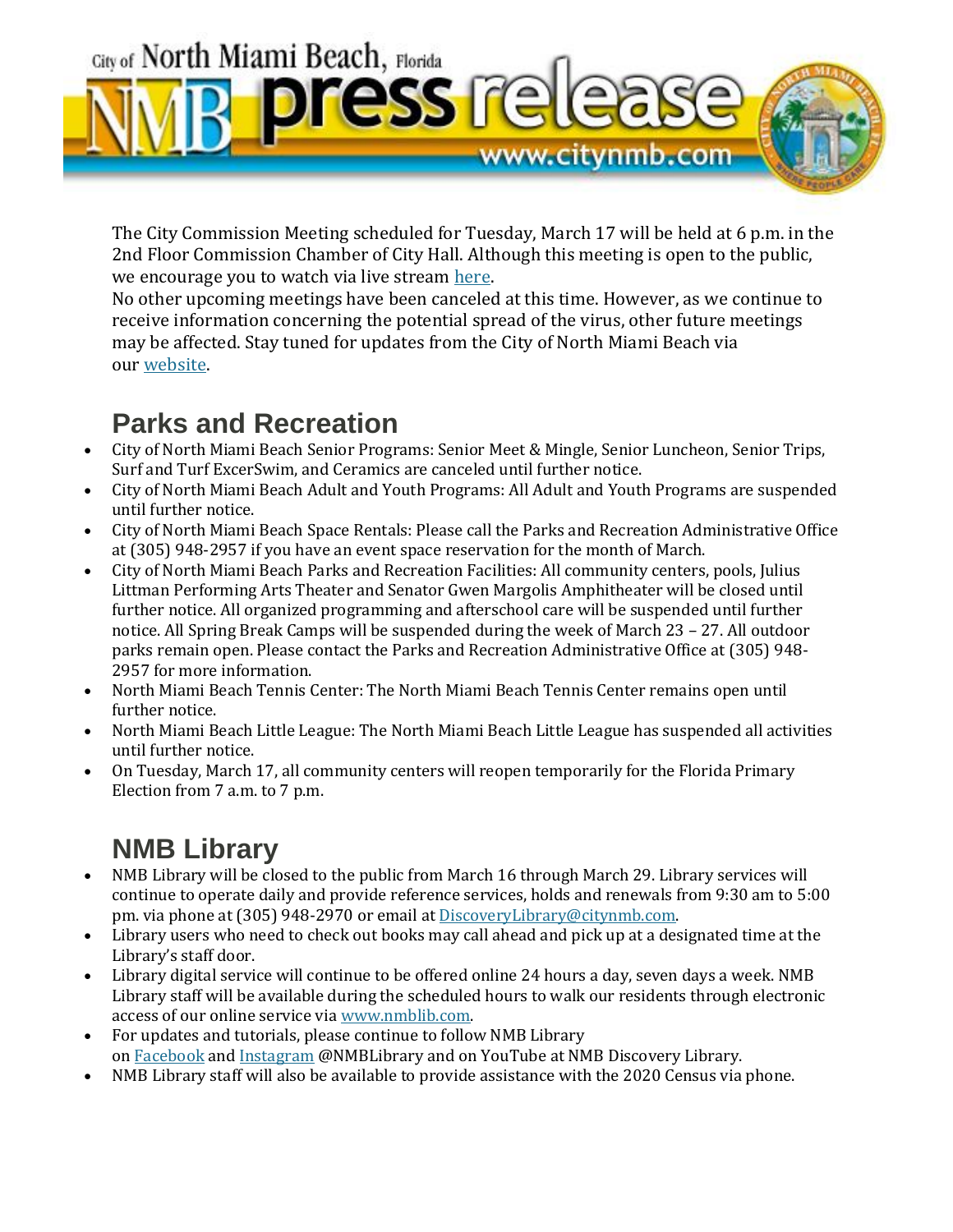City of North Miami Beach, Florida ress re <u>www.citynmb.com</u>

# **North Miami Beach Police Department and Police Athletic League (PAL)**

- All community meetings, PAL events, and recruitment fair will be canceled until further notice.
- Red Light Camera Hearings set for Thursday, March 19 and Thursday, April 16 are canceled and all cases scheduled for those days are being dismissed.

# **Other Announcements**

- City Hall, NMB Water Customer Service, Police Department, Public Services Administration Building, and Operations Center remain open until further notice.
- Trolley service remains unaffected.
- Waste management will pick up commercial and multi-family garbage an hour earlier starting at 6 am. Residential pick up will remain the same.
- The City remains in close contact with state, national, and local health officials to monitor the latest developments on COVID-19.
- We ask that residents and visitors stay informed and continue to take proper preventative actions. For ongoing updates visit [www.citynmb.com/coronavirus](https://www.citynmb.com/coronavirus)

# **PREVENTION**

The best way to prevent illness is to avoid being exposed. The CDC recommends several steps that you and your family can take to minimize your risk and help prevent the spread of coronavirus:

Wash your hands often with soap and water for at least 20 seconds, especially after going to the bathroom; before eating; and after blowing your nose, coughing, or sneezing. If soap and water are not readily available, use an alcohol-based hand sanitizer with at least 60% alcohol. Always wash hands with soap and water if hands are visibly dirty.

Avoid close contact with people who are sick.

Avoid touching your eyes, nose, and mouth.

Stay home when you are sick and don't send sick children to school.

Cover your mouth and nose with your bent elbow or tissue when you cough or sneeze. Then throw the tissue in the trash immediately.

Clean and disinfect frequently touched objects and surfaces using a regular household cleaning spray or wipe.

If you have fever, cough, and difficulty breathing, please seek medical attention. There is currently no vaccine to prevent contracting the COVID-19 virus, but there are vaccines available to help prevent the flu. Health officials still recommend annual flu vaccination for everyone age 6 months and older.

Reconsider travel plans, particularly to destinations in the U.S. and internationally that have reported an outbreak.